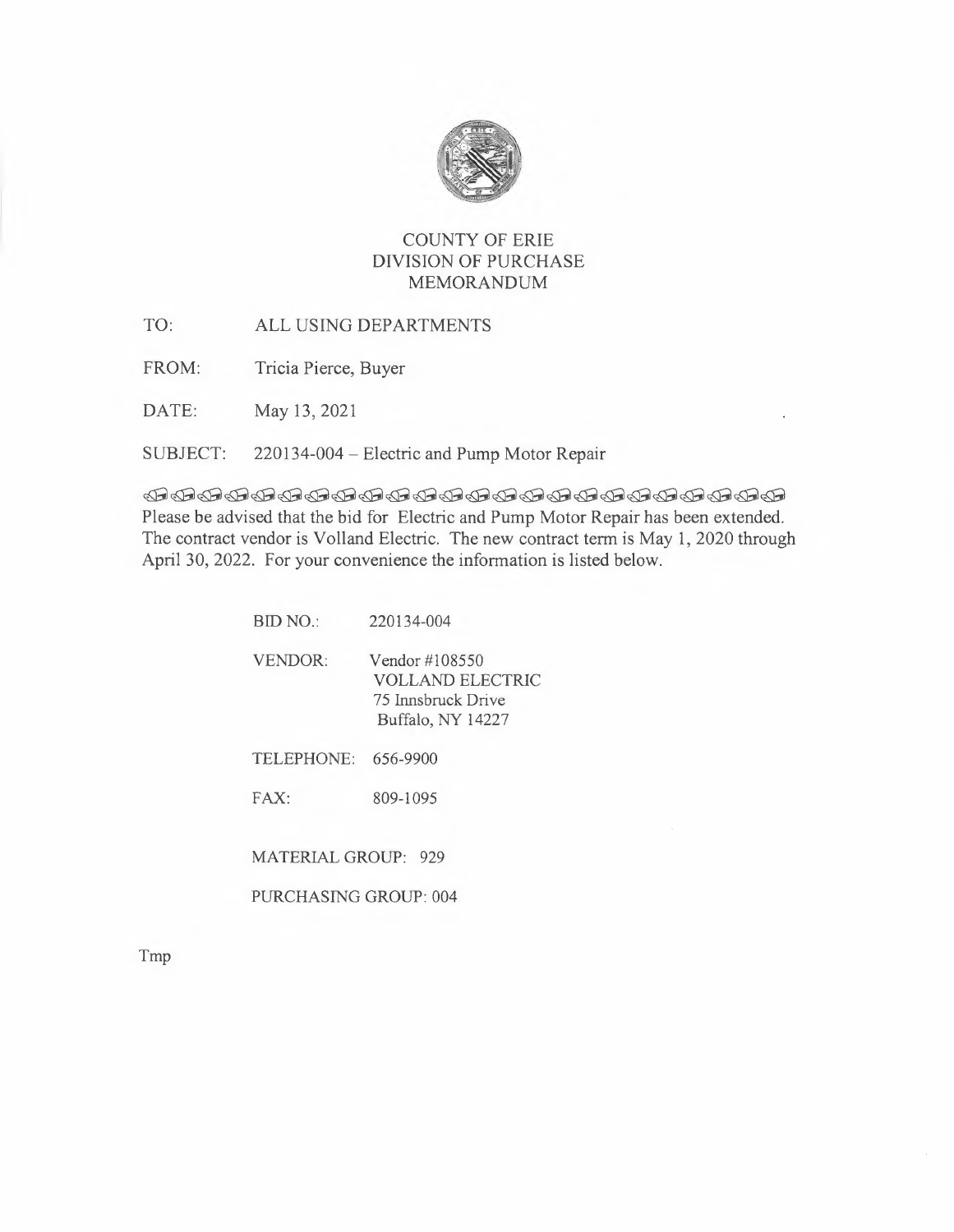COUNTY OF ERIE, STATE OF NEW YORK DIVISION OF PURCHASE INVITATION TO BID #220134-004

PAGE 2 OF 6 PAGES 95 FRANKLIN ST., RM, 1254 BUFFALO, NEW YORK 14202

#### **SECTION 1: MOTOR REPAIR**

#### **I. GENERAL:**

#### **A. Scope:**

1. Erie County Purchase Division is seeking a qualified electrical motor repair shop to repair electric motors and also pumps with integrated motors in the fractional to 500 HP range, including UL Certified, explosion proof repairs. for the period of May 1, 2020 through April 30, 2021 with the option to renew for two additional one-year periods. This will be a time and materials-based bid.

#### *a. Locations:*

Various locations throughout Erie County

### **c.** *Experience:*

All Bidders shall submit with their bid a description of their firm as it pertains to the repair, service, and testing of electric motors.

### *11. QUALITY ASSURANCE:*

#### **A. Applicable Codes, Standards and References:**

- 1. American National Standards Institute (ANSI).
- 2. Institute of Electrical and Electronic Engineers (IEEE).
- 3. National Electrical Manufacturers Association (NEMA).
- 4. Anti-Friction Bearing Manufacturers Association (AFBMA).
- 5. Electrical Apparatus Service Association (EASA).
- 6. International Electrical Testing Association (NETA).

### *a. Standard Products:*

All replacement materials retrofit equipment and accessories shall be new. Remanufactured equipment may be acceptable in some cases but only with the approval of the County. Parts shall be the standard products of a manufacturer regularly engaged in the production of such material or equipment.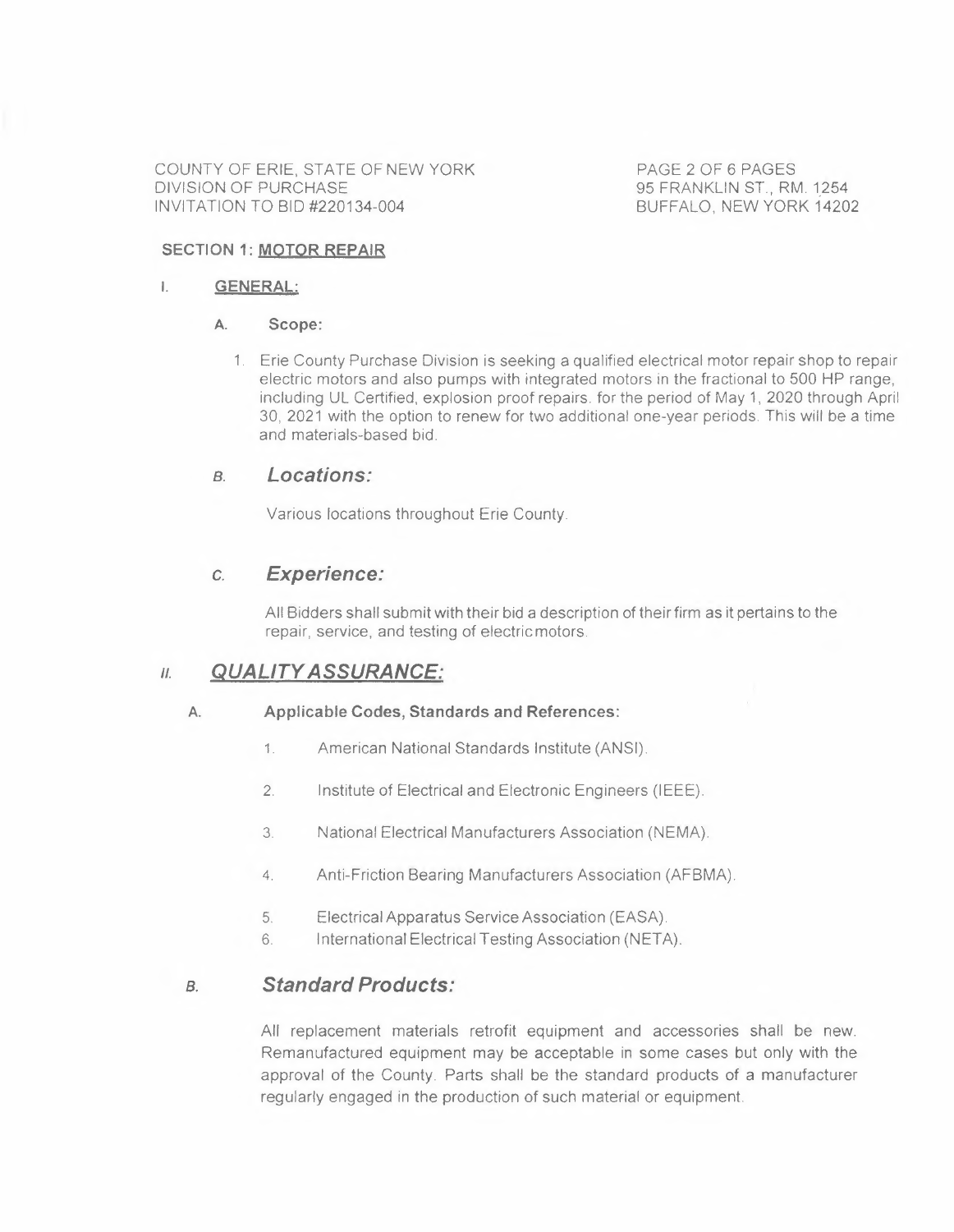## c. *Quality Standards:*

- 1. The successful bidder shall submit to the County the applicable Quality Assurance (QA) and Quality Control (QC) policies and associated procedures.
- 2. The successful bidder shall comply with all current applicable codes and standards, including but not limited to those referenced in this specification.

# *Ill. EQUIPMENT AND BID INFORMATION:*

#### **A. Price Quotes:**

Upon receiving a motor from the County, the shop shall tear it down for evaluation. The shop shall then quote a price for parts and labor to repair the motor in accordance with these specifications.

The County will make a determination based on the shop's quote. The vendor will then be contacted and told whether to proceed with the repair, return the motor (disassembled) to the County or to scrap the motor.

Under no circumstances will the shop proceed with the repair before receipt of a Purchase Order number.

## *,v. MATERIALS AND REPLACEMENT PARTS REIMBURSEMENT:*

lt is expected that for routine jobs the contract vendor will use materials from their own stock. The contractor shall not be required to submit individual invoices for such material but is expected to maintain supporting documentation for these material charges.

When material or replacement parts are required for a particular job, which **are not**  standard stock materials or currently out of stock and required for the job, the contractor must submit a copy of their invoice showing the amount paid.

The Countyreserves the right to conduct an audit or to request documentary evidence to substantiate any prices billed for materials. The County may elect to provide materials from Countysupplycontracts. The bidder shall maintain timely records of all materials furnished by the County or the bidder and installed as part of the work order. The County will not reimburse the contractor for any sales tax.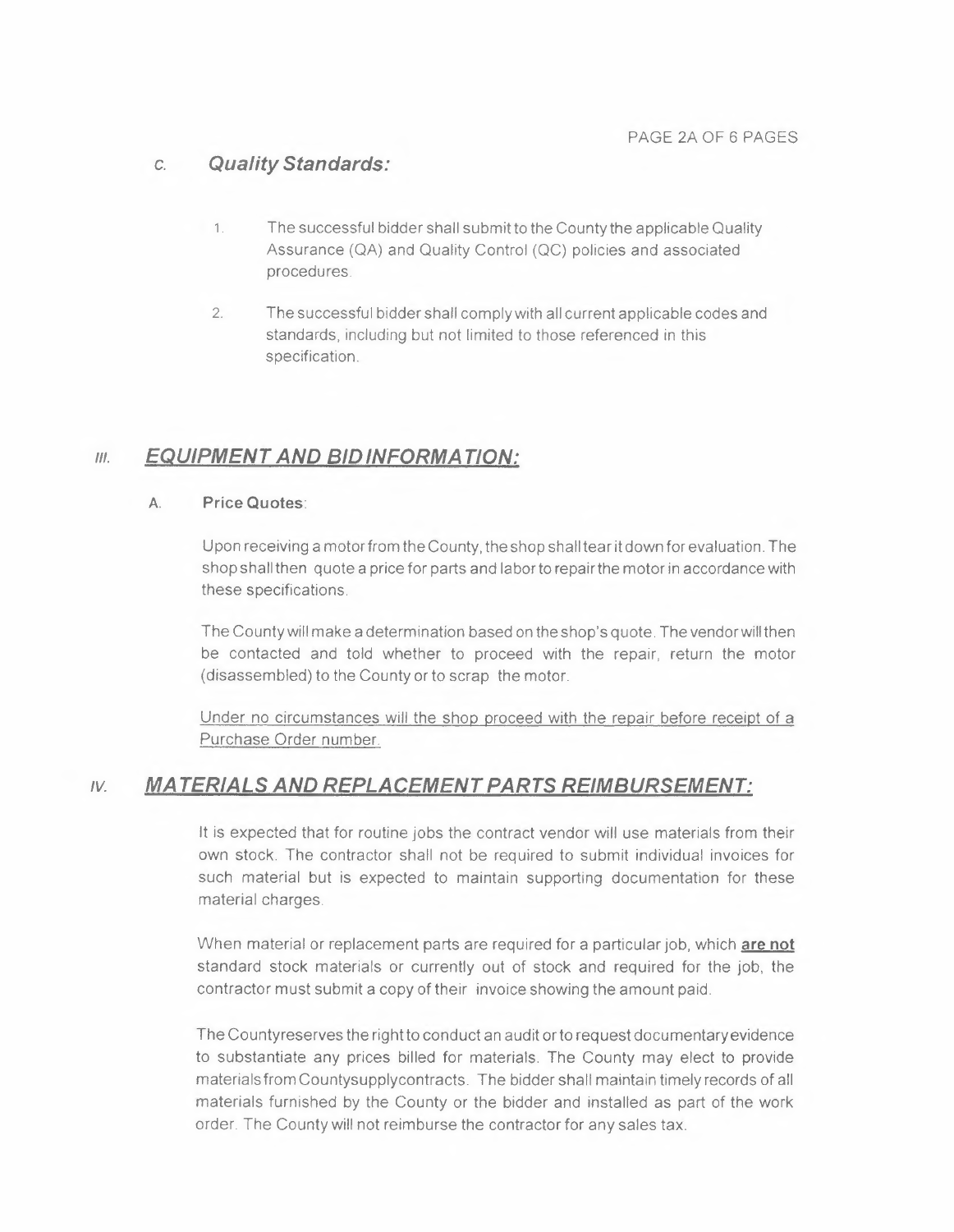## *v. WORK TO BE PERFORMED:*

- **A.** The motor repair work outlined in this section is for all County motors ,any type, size and make that may need repair. The description is general only and shall not be construed as a complete listing of every item of work which may be required
	- 1. Pick up via your truck. No charge will be made for motor pick-up or delivery.
	- 2. If the motor is shipped with coupling on the shaft, the coupling locations shall be marked before it is removed. The coupling must be replaced in the same exact position when balancing the rotor and before returning the motor.

# *Steps 3 thru* **16** *are for motors requiring a general reconditioning but not a rewind:*

- 3. Bake all windings at 275 degrees Fin a temperature-controlled oven to infinity ground.
- 4. Perform complete electrical tests on stator and rotor winding. Tests to be conducted at double the rated winding voltage plus 1,000 volts (NEMA standard).

Perform the following tests: Insulation resistance, dielectric absorption, polarization index (10:1 minute ratio), DC over-potential and phase balance (low voltage). Surge comparison is to be run before and after the shop test run on rewind and before dismantling on non-rewinds. Core loss test shall be run before and after the stator burnoff. Record all values and include them in final report to the County.

- 5. Inspect stator and rotor core for any loose or damaged lamination, rotor pullover or loose or damaged supports. Cast and Brazed rotors: Rotors shall be cleaned & tested for open bars, and open braze joints as appropriate for their design. Testingshallinclude a core test utilizing a current source such as LEXSCO core tester or equivalent along with visual core flaw detector composed of a two-ply Mylar/iron filling articulating sheet. Should there be any areas of concern at brazed areas between rotor bars and their shoring rings, the rotor shall be pre- heated to 350°F then checked for cracks with dye penetrant and a developer. Anyirregularities found must be discussed with the Erie Countyrepresentative.
- 6. If any looseness is found in Step #5, the component will have to be solvent cleaned, preheated to 150 degrees Fand dipped in Class "H" epoxy resin varnish. Both stator and motor will be baked at 275 degrees F for a minimum of twelve (12) hours.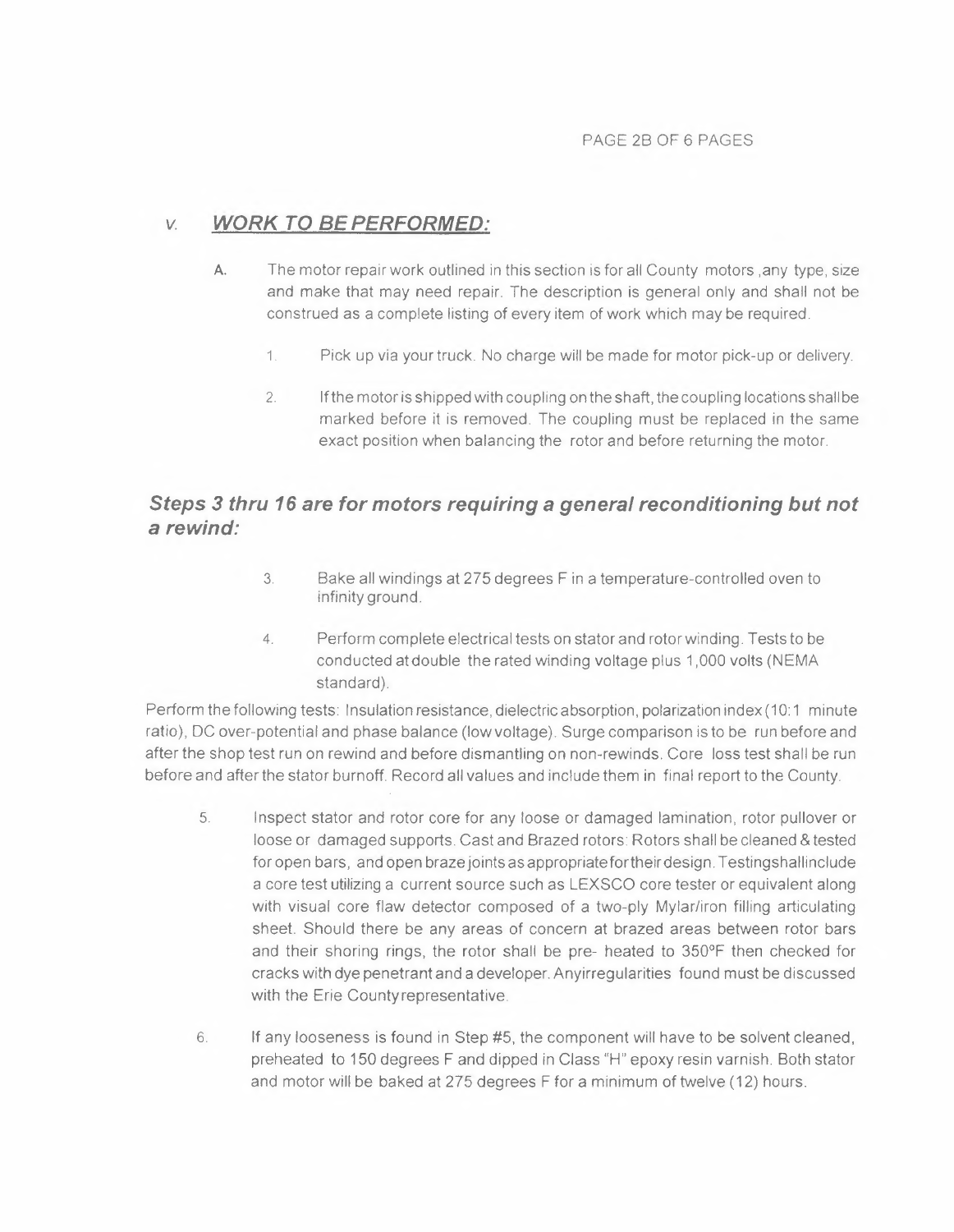- 7. If no problems are found in Step #5, then both the stator and rotor are to be heated to 150 degrees Fand may be sprayed with Class "H" epoxyresin varnish. Both stator and rotor will be baked at 275 degrees F for a minimum of twelve (12) hours.
- **8.** Rotor to be lathe mounted and shaft machined and polished to minimum runout. Scoring and grooving in the vicinity of the bearings and seals shall be repaired. Rotor bearing and seal journals are to be repaired using the following methods: A.) welding, grinding & polishing or B.) machining, hard chrome plating and polishing. Thefinaljournal dimension required for repaired journals will comply with the standard ABEC bearing tolerance charts for the bearing size required. **NOTE: Methods such as knurling, center punching and the use of resin fillers will not be acceptable methods of journal repair. Bearing journals will be micrometer checked.**
- **9.** Check bearing housings using inside micrometers and compare against factory clearance limits. All rabbets and shaft paths to be checked for fit and distortion and repairs shall be made by cleaning-up/machining the endbell to accept (with an appropriate interference fit) an EZ Sleeve tubular insert (or equivalent product) followed by finish boring the sleeve insert's bore to the dimension required for the new bearing's OD as shown on standard ABEC bearing tolerance charts. **NOTE: Methods such as knurling, center punching and the use of resin fillers will not be acceptable methods of journal repair.**
- 10. For all motors of 25 H.P. or greater, mount shaft/rotor assembly in 5,000 lb. Stewart-Warner balancer or equal and dynamic balance to factory specifications or better. If the motor was shipped with a coupling half on the shaft, the coupling must be mounted on the exact same location before balancing.
- 11. Install new drive end and opposite end bearings with 200 or 300 series, C-3 fit ball bearings. The new bearings shall be sealed. Check bearing dimensions and mate bearings to bearing housings. The motor shall have a tag or plate affixed to it indicting that it has sealed bearings. The bearing grease shall be lubrication engineer'stype 1275.
- 12. Replace connection box, cover and/or gasket if damaged or missing.
- 13. Replace connection box gasket.
- 14. Check fan blades for missing blades, damaged blades or any unacceptable imbalance.
- 15. The motor shall be painted G.E. blue-gray, USAi paint code #24.
- 16. The work on each motor must be completed and the motor returned within five (5) working days if no parts other than bearings are required.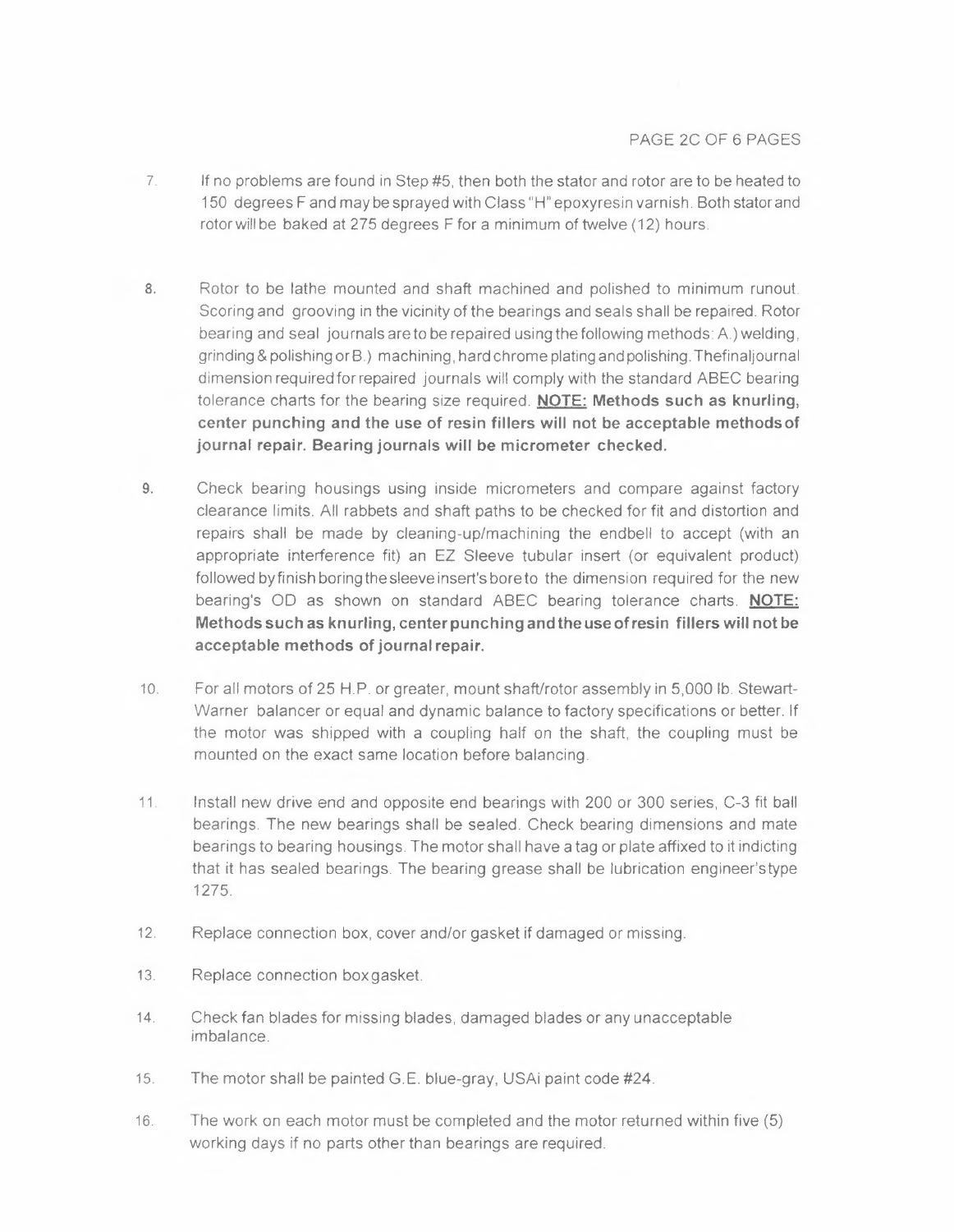#### PAGE 2D OF 6 PAGES

# *If motor is known to require a rewind, then the following work instructions will apply: (Insert at Step #3 and omit Steps #3 thru* **7**  *listed above).*

- 17. Motor shall be rewound with United Technologies Essex MR 200 Magnet Wire or equivalent. This wire is for motor applications subject to moisture. It must have a dielectric strength at the rated temperature of 4275 volts minimum. The thermal class under U.L. listing MW-35C shall be 200 degrees centigrade.
- 18. Insulating materials will be class H.
- 19. The rotor shall be dipped in a class H epoxy resin such as Epoxylite Epoxy Resin made by Elantra PDG, w/E-478 Epoxy Resin made by ELANTAS PDG, INC. or a substitute product epoxy resin as approved by Erie County. The stator shall be sealed against moisture by vacuum impregnation (V.P.I.) using Epoxylite Epoxy Resin made by Elantra PDG, w/E-478 Epoxy Resin made by ELANTAS PDG, INC. or a substitute product epoxy resin as approved by Erie County. The stator and rotor shall be baked at 275 degrees F for a minimum of twelve (12) hours.
- 20. Bring out leads to \* inch length without terminations.
- 21. When the stator is to be rewound, bring out the three leads for \* volts only.

### *\*Tobe specified by the County at the*

### *time of repair. Special Instructions for*

#### *"Explosion-Proof" Motors:*

**This motor operates in a Class I, Division I, Group D atmosphere. Your motor shop**  must be UL- approved to re-certify this motor for use in the explosive atmosphere **described above.** 

**The UL re-certification process is to include the installation of a new UL nameplate and the listing of this re-certification on the vendor's UL log book.** 

**Be advised that this motor must have a "UL Rebuilt Motor" listing mark and must be rebuilt accordingly. The motor will need rewinding and new bearings.**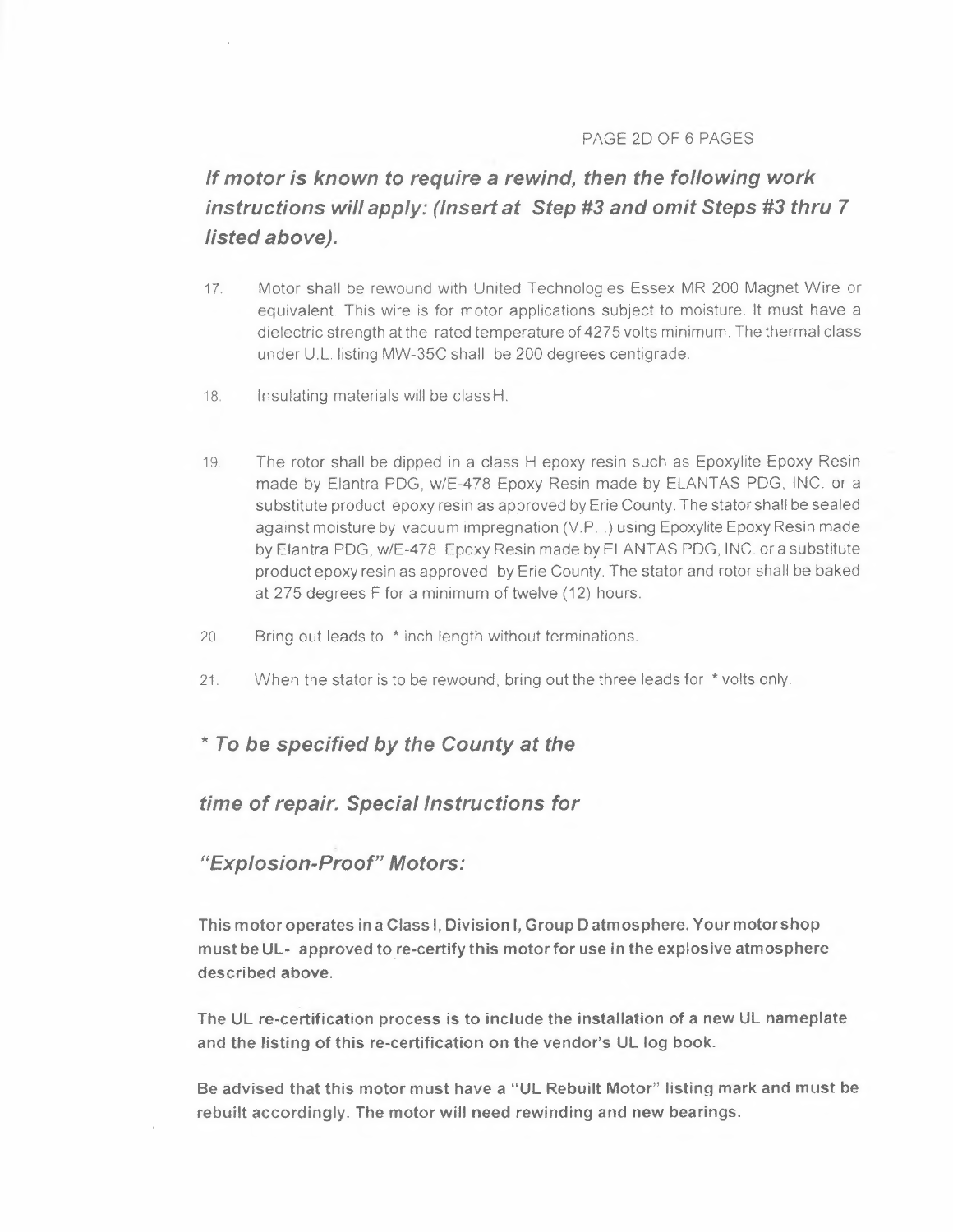- 22. **No additional work will be authorized without the written consent of the County. Any such unauthorized work will result in forfeiture of payment.** If you have any problems with the work you must contact the County "Contact" listed on the purchase order **immediately.**
- 23. Contractor must give the County twenty-four (24) hours notice as to when the motor will be returned.
- 24. Return old parts to the County when requested.

## *v,. TESTING:*

- **A.** Test run the motor in the Contractor's shop at full voltage and until it reaches operating temperature. Check voltage and current balance. Perform a complete vibrational analysis: Radial in two (2) perpendicular planes, two (2) points in each plane and one (1) axial point. Perform gear spike energy analysis on both bearings.
- **B.** Erie County reserves the right to be present and to observe these tests, therefore, it will be necessary to notify the County twenty-four (24) hours in advance of any test run.
- **C.** Acceptance of the installation will occur after the motor has been installed, meggered and current and voltage reading taken under expected load.
- **D.** All test results shall be reported on forms as recommended by the National Electrical Testing Association, (NETA), The Electrical Apparatus Service Association (EASA) or forms thatareparts of an (ISO) followed service program. The results shall be in the proper units for dimensions. The Contractor shall submit with his schedule a list of all tests to be performed by any independent testing firm or by the Contractor's staff.

## *VII. FINAL REPORT:*

The Contractor shall be required to furnish a final report giving all the as-found and as-left test measurement values. The report must be reviewed and signed by the Contractor's engineer or shop foreman. All test results can be submitted to the owner by email in a PDF format, MS Word or MS Excel document.

The original copies of all as-built drawings, wiring diagrams, schematics, O & M manuals and literature furnished by the County, used by the Contractor to perform the work, must be returned to the County within ten

(10) days of final acceptance.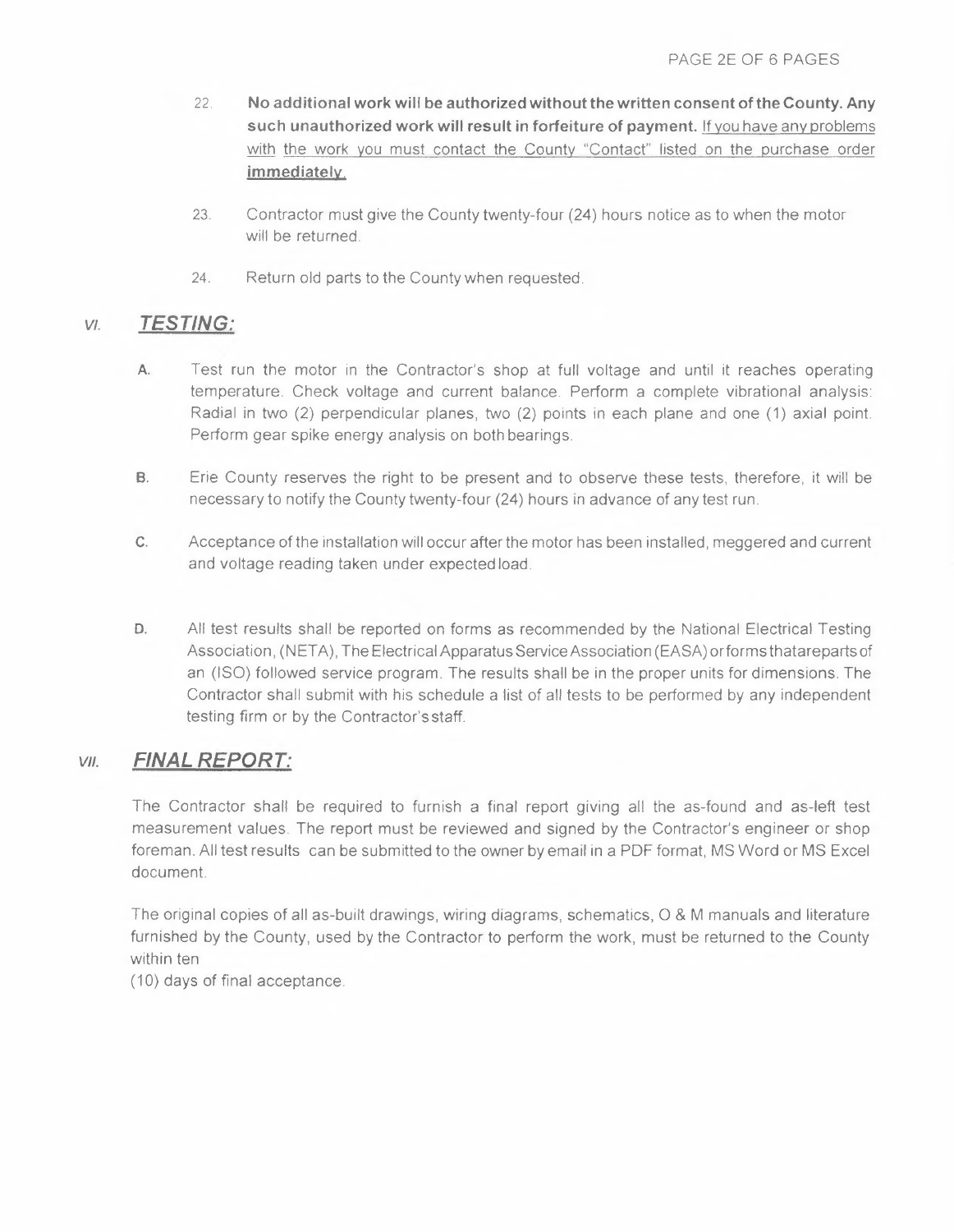## *VIII WARRANTY:*

All replacement parts and workmanship shall be warranted for two (2) years. The motor shop shall be prepared to provide evidence of strength supporting their capabilityto provide adequate warranty support. This may be accomplished by a shop visit in the case of shops performing motor repairs for the first time for the County.

## *Safety and precautions:*

Safety practices shall include but are not limited to the following requirements:

- a. Occupational Safetyand Health Act.
- b. Accident Prevention Manual for Industrial Operations, National Safety Council.
- c. Applicable state and local safety operating procedures.
- d. National Fire Protection Association NFPA ?OE.
- e. American National Standards for Personal Protection.

## *Emergency/Overtime Repair Service:*

The Bidder will be required to provide overtime and emergency repair service to Erie County as needed. The bidder must have all necessary tools needed to perform the emergency repairs.

Response Time:

The bidder shall arrive at the emergency repair site according to the following:

- a. Within three (3) hours from receipt of the emergency repair call Monday-Friday, 8: 00AM to 5:00PM. (straight time).
- b. Within three (3) hours from receipt of the emergency repair call Monday- Friday, 5:00 PM to 8:00 AM. and Saturdays (Overtime at one and one half times the labor rate).
- c. Within four (4) hours from receipt of the emergency repair call Sundays and holidays. (Double Time).

Questions regarding motors or requirements should be directed to Kevin Kaminski, Erie County Sewer District #3. 716-823-8188.